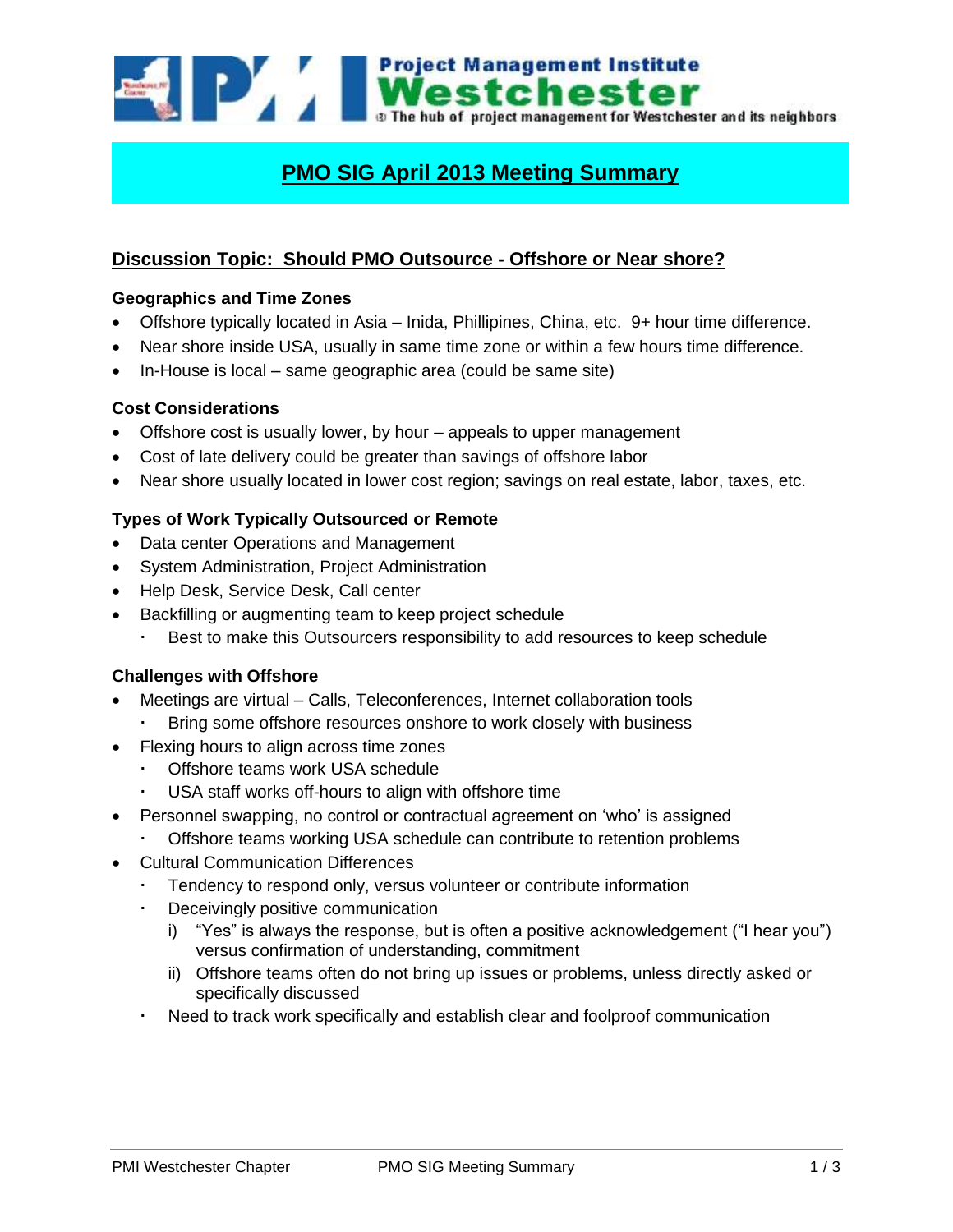

#### **Cautions with Offshore**

- Placing offshore labor into Organization Chart introduces HR concerns treating nonemployees same as employees
- Regulatory concerns, e.g. laws regulating information; applicability and enforcement of laws/regulations offshore, where liability lands
- Business funded by grants may have restrictions on use of offshore labor or services

#### **Challenges with Near Shore**

- Regional differences in culture and workforce
	- Workforce may not have the same intensity or urgency as local team
	- Lose some of the advantages of collocation accessibility, influence, awareness
- Management perception and comfort regarding remote team or service

#### **Bringing Offshore Closer to Business**

- Bringing offshore workers onshore has higher cost in hourly rate and sponsorship
- Working in USA often appeals to offshore talent; can help retain strong team members/leaders
- Technical lead brought onshore often better than offshore
	- Working more closely with business, providing technical direction to offshore team
	- QA and sign-off on work done by offshore team
- Empowering a strong offshore leader/coordinator
	- Allow them to manage offshore team the way they know will work best, increasing productivity
	- Must be trustworthy
	- Need to support what they need to enable success

# **Next Meeting**

Next meeting is in May. Topic: Vendor and Partner Management

# **PMO SIG Discussion Topics to Consider**

- 1. PMO Practice
	- a. PMO Resources Templates, Websites, etc.
- $\sqrt{\phantom{a}}$  b. PMO Best Practices to support learning and process improvement within project teams
- $\sqrt{ }$  c. Coordination to roll out Agile in your organization
	- d. PMO Governance and Portfolios
	- 2. PMO Promotion
		- a. Looking at the PMO from the Outside
		- b. PMO Promotion in the Academic World
		- c. Promoting the value of the PMO
		- d. Explaining the benefits of the PMO